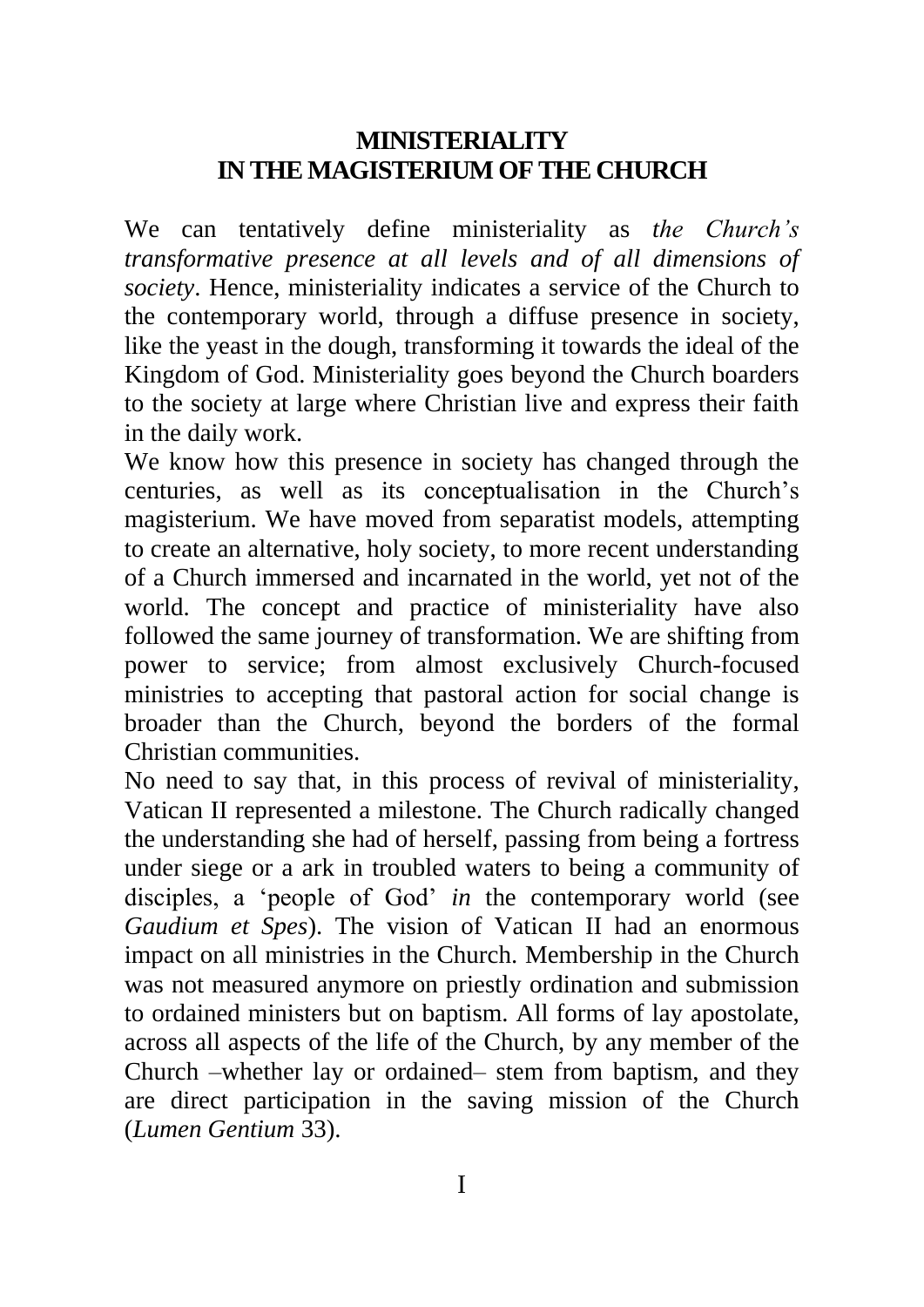It should not be a surprise, therefore, that the event of Vatican II and its aftermath has seen the emergence of new movements in the Church, all linked to potentially new ministries: the liturgical movement, the biblical movement, the peace and human rights movement, the ecumenical movement. To this, we add the emergence of an entirely new consciousness and competence of lay people in society. Paul VI extended the central ministries of the Word (office of Reader) and the Altar (office of Acolyte) to all lay people, now conferred not by ordination, but by institution so to distinguish them very clearly from the sacrament of priesthood (*Ministeria Quædam*, 1972).

In the troubled years after Vatican II, ecclesial lay movements grew in importance, especially during the pontificate of John Paul II. They embodied the spirit of the Council, i.e. the presence of the lay in the society, underlying a certain independence from the traditional, territorial Church. Lay gathered not any more, or not only, according to a territory (the traditional parish), but more according to other criteria like profession, religious culture, spirituality. These movements were the direct transformative presence of the Church in society, founded on the spirit of Vatican II. However, some of them were progressive, open to newness, in honest dialogue with the contemporary world, ready to a mutual exchange for the collective growth. Others, on the other hand, were nostalgic of a past when there was a more visible presence of the Church in society as a clear point of reference and moral guide. Post-Vatican II theology and pastoral practice did not succeed in eliminating or reducing, the historical tension concerning the different modalities of the presence of the Church in the world.

The advent of Pope Francis and his pontificate can be considered another milestone in the development of a new Christian awareness and the Church's presence to today's world. Some scholars define Francis as the first truly post-Vatican II Pope, in the sense that he totally incarnates the spirit and the theology of the Council. It was clear at the word 'go' of his pontificate, in that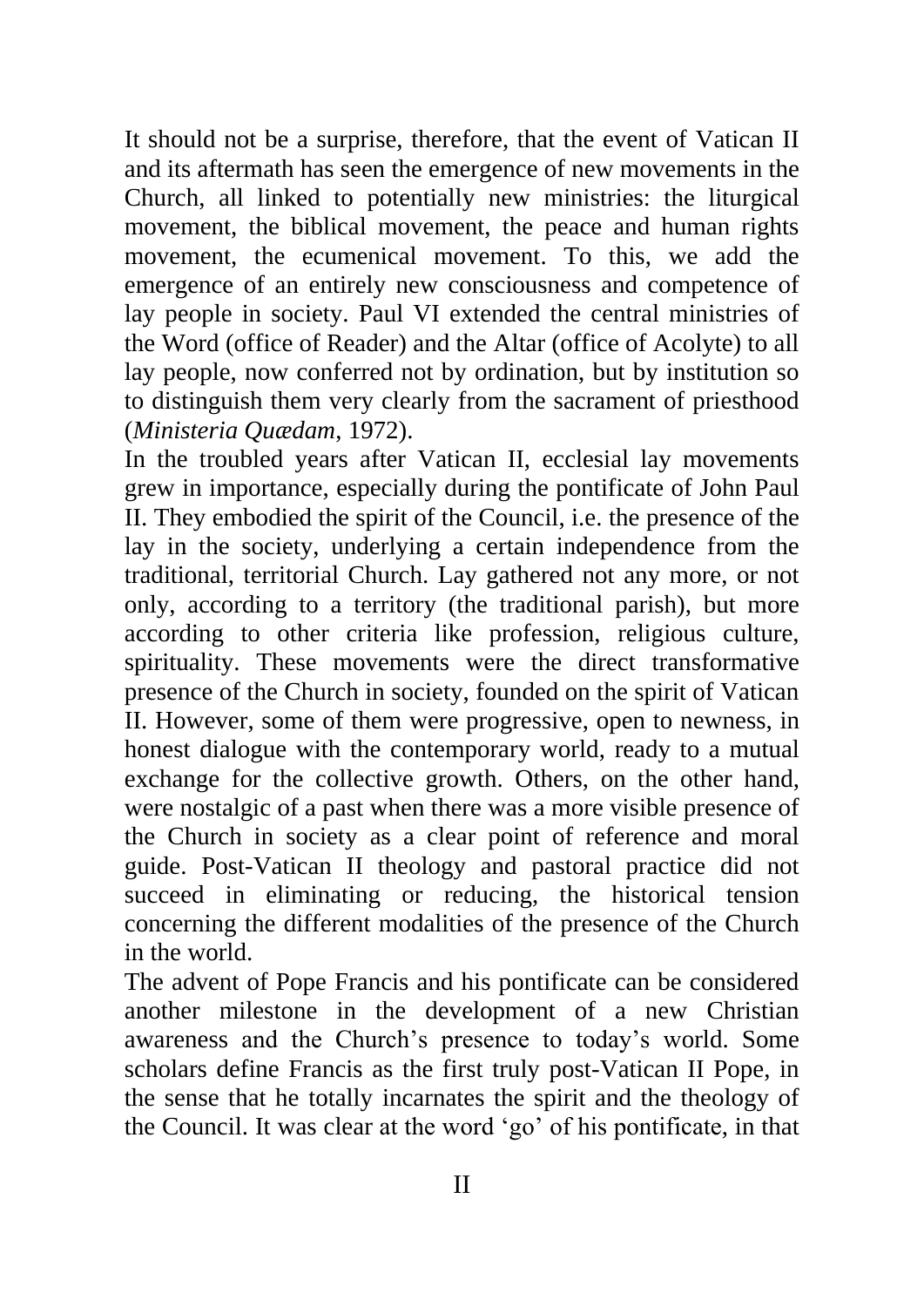evening of his election, when from the Loggia of St Peter, he asked the people to pray for him and to bless him. It was a bright "Vatican II moment", *a moment of magisterium not in written form, but in life* (M. Faggioli).

Several aspects of Francis' life and teaching mark a new consciousness of the Church about herself and her role in society. For reason of space, I will mention only a few.

The first is *a call for the creation of a new mindset:* from a unique experience of God as Love to a new vision of the Church as the place where this Love becomes visible, inclusive, unconditional, and efficacious mercy. In such a Church, we begin thinking "in terms of community and the priority of the life of all over the appropriation of goods by a few" (*Evangelii Gaudium,* 188). Such an attitude necessarily leads to "a new political and economic mindset, which would help to break down the wall of separation between the economy and the common good of society" (*Evangelii Gaudium,* 205).

The *methodology*, which Francis proposes is "initiating processes rather than occupying spaces" (*Evangelii Gaudium*, 223): vision and service are more important than self-assertion and power. Hence, ministeriality (Church's service to humanity) is nothing more than the implementation of the vision: a Church with a ministerial system focused not on power flowing from a role (priesthood) but on a common being (baptismal vocation) and a common path (determined by the Church's prophetic imagination).

Ministeriality calls for complementarity and collaboration. This is well expressed in the word synodality. Journeying together, "*synodality*", is the other fundamental characteristic of the Church envisioned by Francis. Synods existed already before Francis, but he has given them new power and role, making them events of true communion and ecclesial discernment (*Episcopalis Communio*, 2018). Some say that synodality is the real paradigm shift in his pontificate; undoubtedly, it is a constitutive element of the Church. It appeals to conversion and reform within the Church